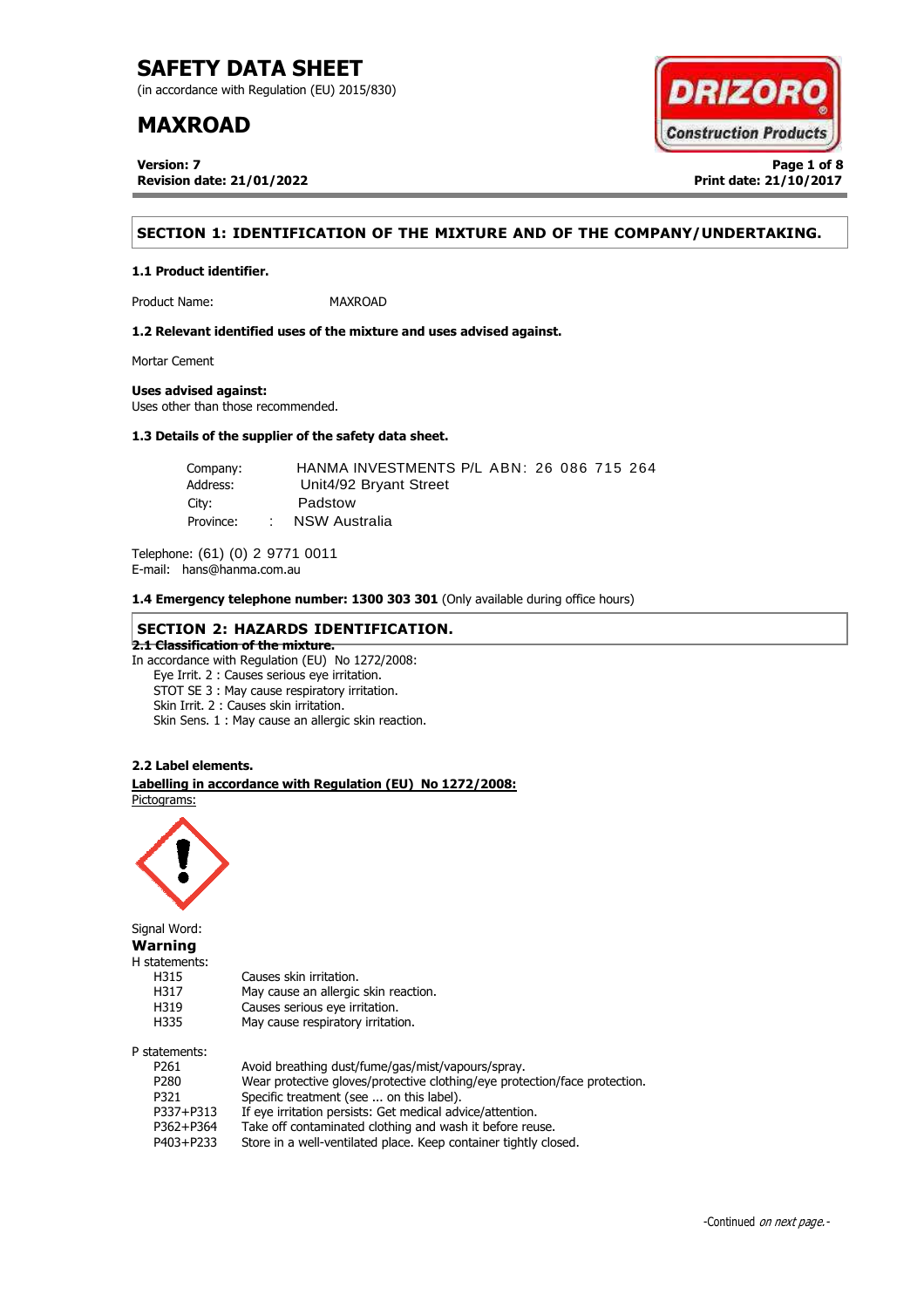(in accordance with Regulation (EU) 2015/830)

# **MAXROAD**

**Version: 7 Page 2 of 8 Revision date: 21/01/2022 Print date: 21/10/2017**



P501 Dispose of contents/container to ...

#### Contains:

Cement, portland, chemicals

#### **2.3 Other hazards.**

In normal use conditions and in its original form, the product itself does not involve any other risk for health and the environment.

## **SECTION 3: COMPOSITION/INFORMATION ON INGREDIENTS.**

#### **3.1 Substances.**

Not Applicable.

#### **3.2 Mixtures.**

Substances posing a danger to health or the environment in accordance with the Regulation (EC) No. 1272/2008, assigned a Community exposure limit in the workplace, and classified as PBT/vPvB or included in the Candidate List:

|                                        |                             |             | (*)Classification - Regulation (EC)<br>No 1272/2008                                                          |                                    |
|----------------------------------------|-----------------------------|-------------|--------------------------------------------------------------------------------------------------------------|------------------------------------|
| <b>Identifiers</b>                     | <b>Name</b>                 | Concentrate | <b>Classification</b>                                                                                        | specific<br>concentration<br>limit |
| CAS No: 65997-15-1<br>EC No: 266-043-4 | Cement, portland, chemicals | $20 - 50 %$ | Eye Irrit. 2,<br><b>H319 - STOT</b><br>SE 3, H335 -<br>Skin Irrit. 2,<br><b>H315 - Skin</b><br>Sens. 1, H317 |                                    |

(\*)The complete text of the H phrases is given in section 16 of this Safety Data Sheet.

## **SECTION 4: FIRST AID MEASURES.**

IRRITANT PREPARATION. Its repeated or prolonged contact with the skin or mucous membranes can cause irritant symptoms such as reddening of the skin, blisters, or dermatitis. Some of the symptoms may not be immediate. They can cause allergic reactions on the skin.

#### **4.1 Description of first aid measures.**

In case of doubt or when symptoms of feeling unwell persist, get medical attention. Never administer anything orally to persons who are unconscious.

#### **Inhalation.**

Take the victim into open air; keep them warm and calm. If breathing is irregular or stops, perform artificial respiration. Do not administer anything orally. If unconscious, place them in a suitable position and seek medical assistance.

#### **Eye contact**.

If wearing contact lenses, remove them. Wash eyes with plenty of clean and cool water for at least 10 minutes while pulling eyelids up, and seek medical assistance.

#### **Skin contact.**

Remove contaminated clothing. Wash skin vigorously with water and soap or a suitable skin cleaner. **NEVER** use solvents or thinners.

#### **Ingestion.**

If accidentally ingested, seek immediate medical attention. Keep calm. **NEVER** induce vomiting.

### **4.2 Most important symptoms and effects, both acute and delayed.**

Irritant Product, repeated or prolonged contact with skin or mucous membranes can cause redness, blisters or dermatitis, inhalation of spray mist or particles in suspension may cause irritation of the respiratory tract, some symptoms may not be immediate. Can cause allergic reactions.

#### **4.3 Indication of any immediate medical attention and special treatment needed.**

In case of doubt or when symptoms of feeling unwell persist, get medical attention. Never administer anything orally to persons who are unconscious.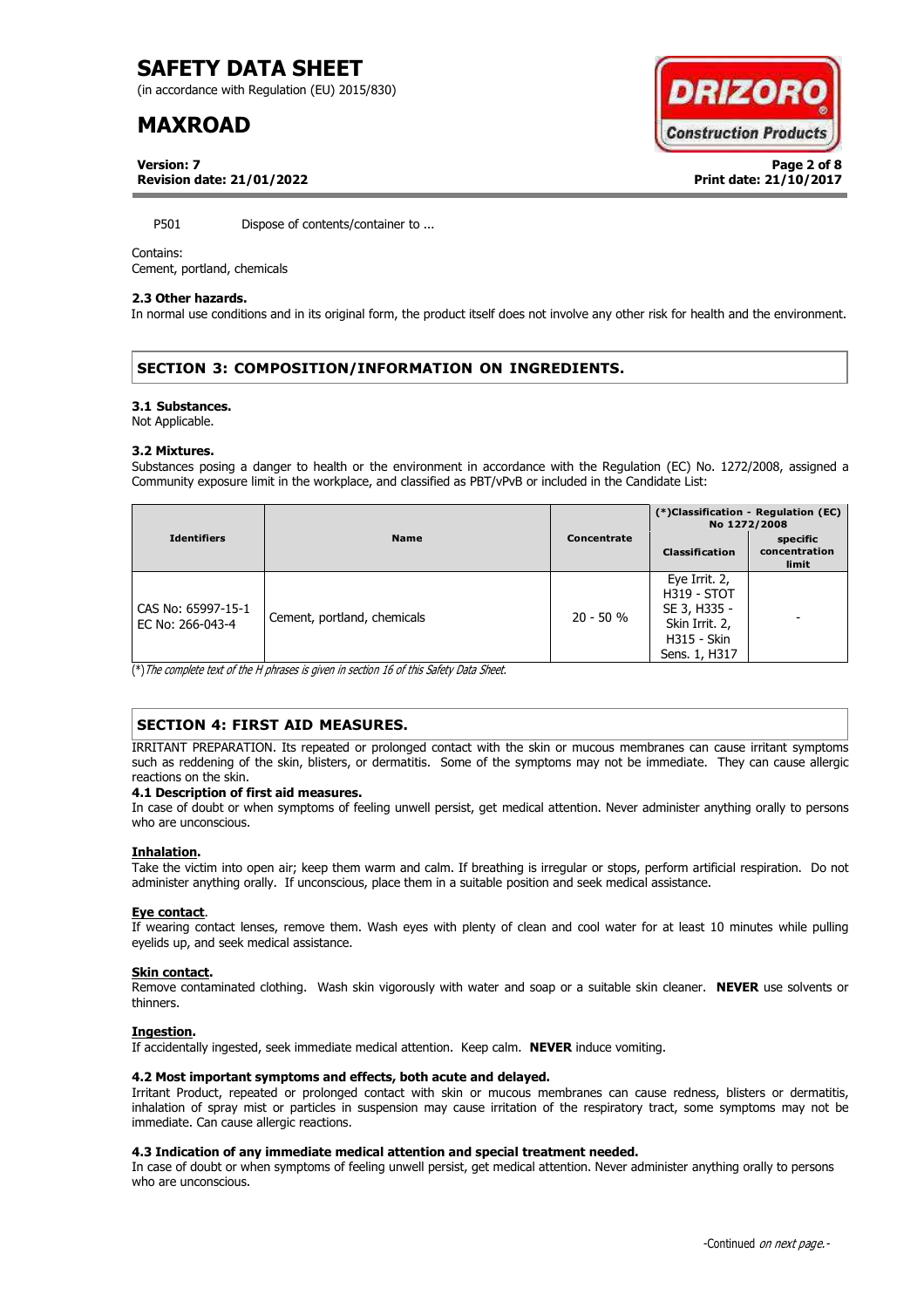(in accordance with Regulation (EU) 2015/830)

# **MAXROAD**

**Version: 7 Page 3 of 8 Revision date: 21/01/2022 Print date: 21/10/2017**



## **SECTION 5: FIREFIGHTING MEASURES.**

The product does not present any particular risk in case of fire.

#### **5.1 Extinguishing media.**

#### **Recommended extinguishing methods.**

Extinguisher powder or CO<sub>2</sub>. In case of more serious fires, also alcohol-resistant foam and water spray. Do not use a direct stream of water to extinguish.

#### **5.2 Special hazards arising from the mixture. Special risks.**

Fire can cause thick, black smoke. As a result of thermal decomposition, dangerous products can form: carbon monoxide, carbon dioxide. Exposure to combustion or decomposition products can be harmful to your health.

#### **5.3 Advice for firefighters.**

Use water to cool tanks, cisterns, or containers close to the heat source or fire. Take wind direction into account. Prevent the products used to fight the fire from going into drains, sewers, or waterways.

#### **Fire protection equipment.**

According to the size of the fire, it may be necessary to use protective suits against the heat, individual breathing equipment, gloves, protective goggles or facemasks, and gloves.

## **SECTION 6: ACCIDENTAL RELEASE MEASURES.**

### **6.1 Personal precautions, protective equipment and emergency procedures.**

For exposure control and individual protection measures, see section 8.

### **6.2 Environmental precautions.**

Prevent the contamination of drains, surface or subterranean waters, and the ground.

#### **6.3 Methods and material for containment and cleaning up.**

The contaminated area should be immediately cleaned with an appropriate de-contaminator. Pour the decontaminator on the remains in an opened container and let it act various days until no further reaction is produced.

#### **6.4 Reference to other sections.**

For exposure control and individual protection measures, see section 8.

For later elimination of waste, follow the recommendations under section 13.

## **SECTION 7: HANDLING AND STORAGE.**

#### **7.1 Precautions for safe handling.**

For personal protection, see section 8. Never use pressure to empty the containers. They are not pressure-resistant containers. In the application area, smoking, eating, and drinking must be prohibited.

Follow legislation on occupational health and safety.

Keep the product in containers made of a material identical to the original.

### **7.2 Conditions for safe storage, including any incompatibilities.**

Store according to local legislation. Observe indications on the label. Store the containers between 5 and 35° C, in a dry and well-ventilated place, far from sources of heat and direct solar light. Keep far away from ignition points. Keep away from oxidising agents and from highly acidic or alkaline materials. Do not smoke. Prevent the entry of non-authorised persons. Once the containers are open, they must be carefully closed and placed vertically to prevent spills.

The product is not affected by Directive 2012/18/EU (SEVESO III).

**7.3 Specific end use(s).**

Not available.

## **SECTION 8: EXPOSURE CONTROLS/PERSONAL PROTECTION.**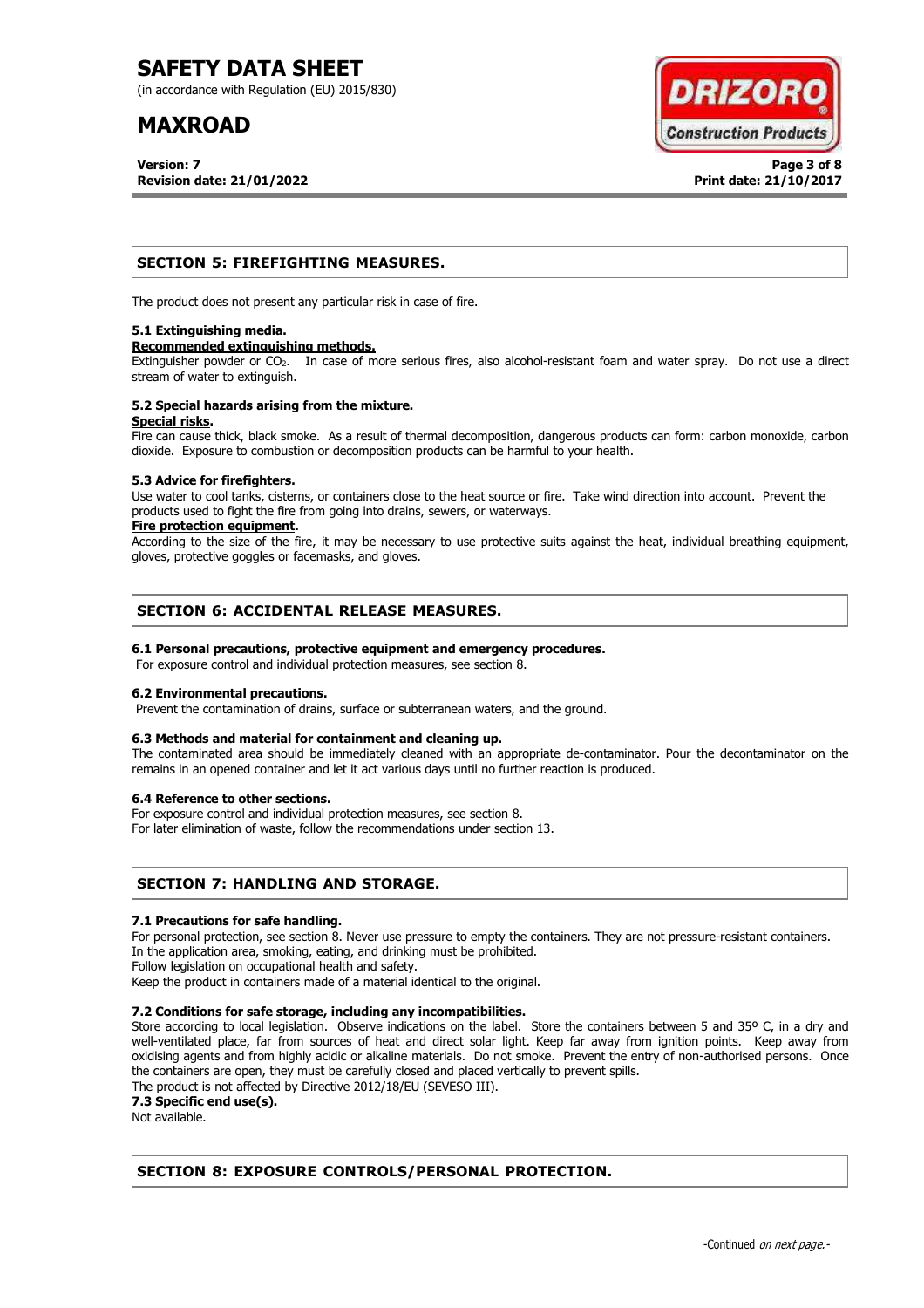(in accordance with Regulation (EU) 2015/830)

# **MAXROAD**

**Version: 7 Page 4 of 8 Revision date: 21/01/2022 Print date: 21/10/2017**



### **8.1 Control parameters.**

The product does NOT contain substances with Professional Exposure Environmental Limit Values.The product does NOT contain substances with Biological Limit Values.

## **8.2 Exposure controls.**

## **Measures of a technical nature:**

Provide adequate ventilation, which can be achieved by using good local exhaust-ventilation and a good general exhaust system.

| <b>Concentration:</b>        | <b>100 %</b>                                                                                                                                                                                                                                                                                                        |  |  |  |
|------------------------------|---------------------------------------------------------------------------------------------------------------------------------------------------------------------------------------------------------------------------------------------------------------------------------------------------------------------|--|--|--|
| Uses:                        | <b>Mortar Cement</b>                                                                                                                                                                                                                                                                                                |  |  |  |
| <b>Breathing protection:</b> |                                                                                                                                                                                                                                                                                                                     |  |  |  |
| PPE:                         | Filter mask for protection against gases and particles.                                                                                                                                                                                                                                                             |  |  |  |
| Characteristics:             | «CE» marking, category III. The mask must have a wide field of vision and an<br>anatomically designed form in order to be sealed and watertight.                                                                                                                                                                    |  |  |  |
| CEN standards:               | EN 136, EN 140, EN 405                                                                                                                                                                                                                                                                                              |  |  |  |
| Maintenance:                 | Should not be stored in places exposed to high temperatures and damp environments before use. Special<br>attention should be paid to the state of the inhalation and exhalation valves in the face adaptor.<br>Read carefully the manufacturer's instructions regarding the equipment's use and maintenance. Attach |  |  |  |
| Observations:                | the necessary filters to the equipment according to the specific nature of the risk (Particles and aerosols:<br>P1-P2-P3, Gases and vapours: A-B-E-K-AX), changing them as advised by the manufacturer.                                                                                                             |  |  |  |
| Filter Type needed:          | A2                                                                                                                                                                                                                                                                                                                  |  |  |  |
| <b>Hand protection:</b>      |                                                                                                                                                                                                                                                                                                                     |  |  |  |
| PPE:<br>Characteristics:     | Protective gloves against chemicals.<br>«CE» marking, category III.                                                                                                                                                                                                                                                 |  |  |  |
| CEN standards:               | EN 374-1, En 374-2, EN 374-3, EN 420                                                                                                                                                                                                                                                                                |  |  |  |
| Maintenance:                 | Keep in a dry place, away from any sources of heat, and avoid exposure to sunlight as much as possible.<br>Do not make any changes to the gloves that may alter their resistance, or apply paints, solvents or<br>adhesives.                                                                                        |  |  |  |
| Observations:                | Gloves should be of the appropriate size and fit the user's hand well, not being too loose or too tight.<br>Always use with clean, dry hands.                                                                                                                                                                       |  |  |  |
| Material:                    | Breakthrough time<br>Material thickness<br>PVC (polyvinyl chloride)<br>0,35<br>>480<br>(min.):<br>$(mm)$ :                                                                                                                                                                                                          |  |  |  |
| Eye protection:              |                                                                                                                                                                                                                                                                                                                     |  |  |  |
| PPE:<br>Characteristics:     | Face shield.<br>«CE» marking, category II. Face and eye protector against splashing liquid.                                                                                                                                                                                                                         |  |  |  |
| CEN standards:               | EN 165, EN 166, EN 167, EN 168                                                                                                                                                                                                                                                                                      |  |  |  |
| Maintenance:                 | Visibility through lenses should be ideal. Therefore, these parts should be cleaned daily. Protectors should<br>be disinfected periodically following the manufacturer's instructions. Make sure that mobile parts move<br>smoothly.                                                                                |  |  |  |
| Observations:                | Face shields should offer a field of vision with a dimension in the central line of, at least, 150 mm<br>vertically once attached to the frame.                                                                                                                                                                     |  |  |  |
| <b>Skin protection:</b>      |                                                                                                                                                                                                                                                                                                                     |  |  |  |
| PPE:                         | Anti-static protective clothing.                                                                                                                                                                                                                                                                                    |  |  |  |
| Characteristics:             | «CE» marking, category II. Protective clothing should not be too tight or loose in<br>order not to obstruct the user's movements.                                                                                                                                                                                   |  |  |  |
| CEN standards:               | EN 340, EN 1149-1, EN 1149-2, EN 1149-3, EN 1149-5                                                                                                                                                                                                                                                                  |  |  |  |
| Maintenance:                 | In order to guarantee uniform protection, follow the washing and maintenance instructions provided by<br>the manufacturer.                                                                                                                                                                                          |  |  |  |
| Observations:                | The protective clothing should offer a level of comfort in line with the level of protection provided in<br>terms of the hazard against which it protects, bearing in mind environmental conditions, the user's level<br>of activity and the expected time of use.                                                  |  |  |  |
| PPE:<br>Characteristics:     | Anti-static safety footwear.<br>«CE» marking, category II.                                                                                                                                                                                                                                                          |  |  |  |
| CEN standards:               | EN ISO 13287, EN ISO 20344, EN ISO 20346                                                                                                                                                                                                                                                                            |  |  |  |
| Maintenance:                 | The footwear should be checked regularly                                                                                                                                                                                                                                                                            |  |  |  |
| Observations:                | The level of comfort during use and acceptability are factors that are assessed very differently depending<br>on the user. Therefore, it is advisable to try on different footwear models and, if possible, different<br>widths.                                                                                    |  |  |  |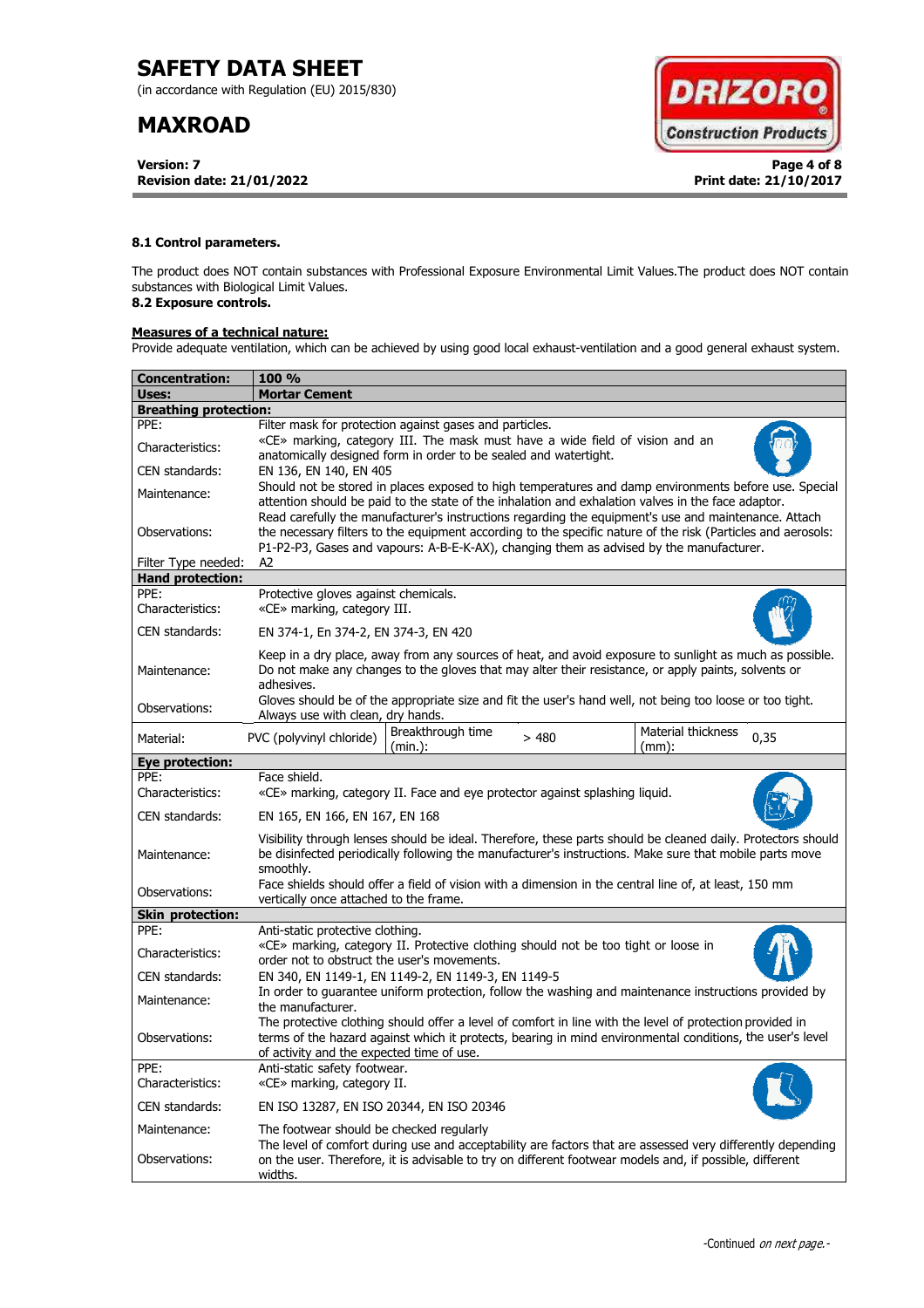(in accordance with Regulation (EU) 2015/830)

## **MAXROAD**

**Version: 7 Page 5 of 8 Revision date: 21/01/2022 Print date: 21/10/2017**



## **SECTION 9: PHYSICAL AND CHEMICAL PROPERTIES.**

### **9.1 Information on basic physical and chemical properties.**

Appearance:Odourless powder with characteristic colour Colour: N.A./N.A. Odour:N.A./N.A. Odour threshold:N.A./N.A. pH:11 -13.5 Melting point: > 1000 °C °C Boiling Point: N.A./N.A. Flash point: N.A./N.A. Evaporation rate: N.A./N.A. Inflammability (solid, gas): N.A./N.A. Lower Explosive Limit: N.A./N.A. Upper Explosive Limit: N.A./N.A. Vapour pressure: N.A./N.A. Vapour density:N.A./N.A. Relative density:  $1.30$  g/cm<sup>3</sup> Solubility:N.A./N.A. Liposolubility: N.A./N.A. Hydrosolubility: En contacto con agua precipita Partition coefficient (n-octanol/water): N.A./N.A. Auto-ignition temperature: N.A./N.A. Decomposition temperature: N.A./N.A. Viscosity: N.A./N.A. Explosive properties: N.A./N.A. Oxidizing properties: N.A./N.A. N.A./N.A.= Not Available/Not Applicable due to the nature of the product

#### **9.2 Other information.**

Pour point: N.A./N.A. Blink: N.A./N.A. Kinematic viscosity: N.A./N.A. N.A./N.A.= Not Available/Not Applicable due to the nature of the product

## **SECTION 10: STABILITY AND REACTIVITY.**

#### **10.1 Reactivity.**

The product does not present hazards by their reactivity.

#### **10.2 Chemical stability.**

Unstable in contact with: - Acids.

### **10.3 Possibility of hazardous reactions.**

Neutralization can occur on contact with acids.

#### **10.4 Conditions to avoid.**

- Avoid contact with acids.

#### **10.5 Incompatible materials.**

Avoid the following materials: - Acids.

#### **10.6 Hazardous decomposition products.**

Depending on conditions of use, can be generated the following products: - Corrosive vapors or gases.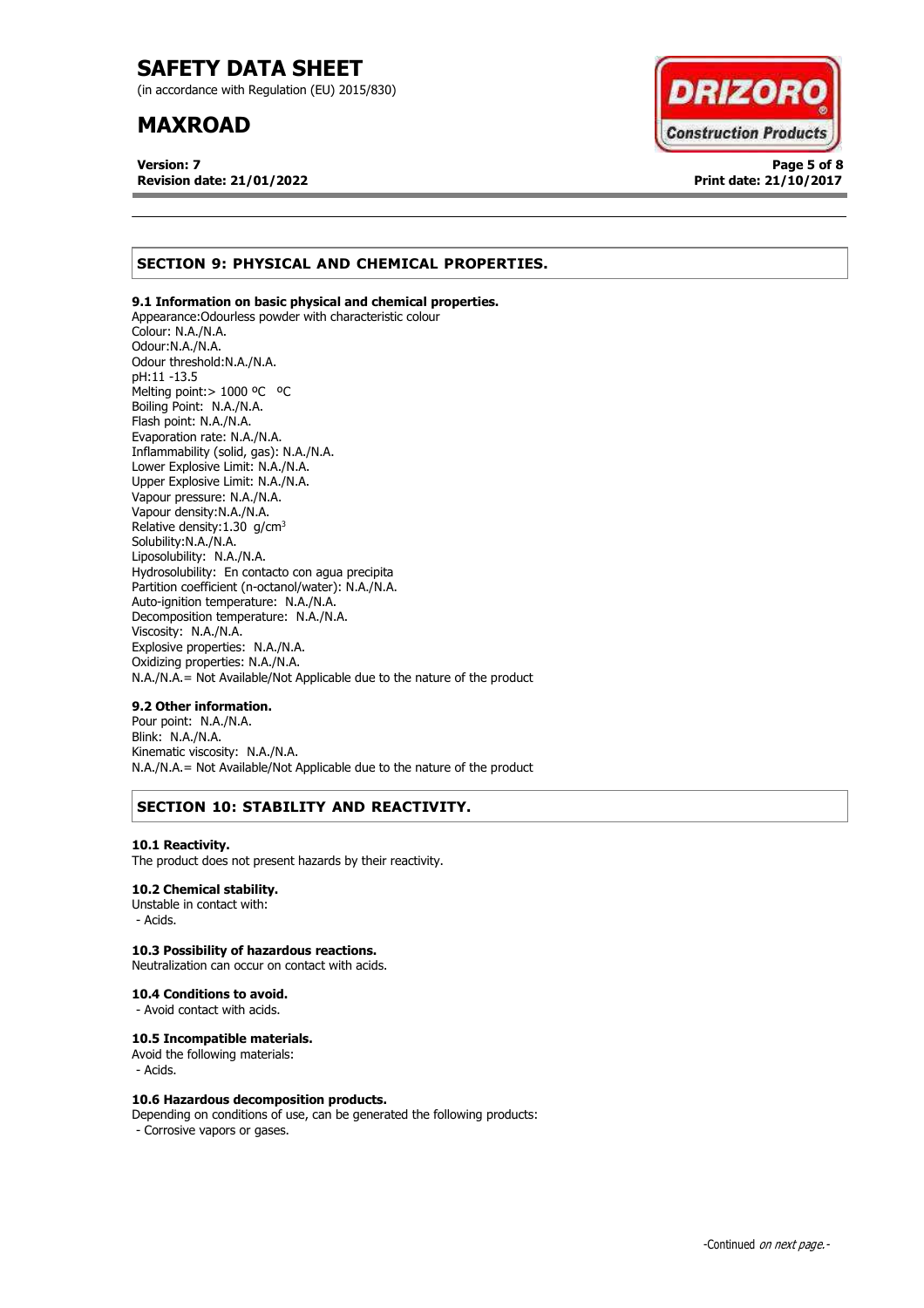(in accordance with Regulation (EU) 2015/830)

## **MAXROAD**



**Version: 7 Page 6 of 8 Revision date: 21/01/2022 Print date: 21/10/2017**

## **SECTION 11: TOXICOLOGICAL INFORMATION.**

IRRITANT PREPARATION. Splatters in the eyes can cause irritation.

IRRITANT PREPARATION. The inhalation of spray mist or suspended particulates can irritate the respiratory tract. It can also cause serious respiratory difficulties, central nervous system disorders, and in extreme cases, unconsciousness.

IRRITANT PREPARATION. Its repeated or prolonged contact with the skin or mucous membranes can cause irritant symptoms such as reddening of the skin, blisters, or dermatitis. Some of the symptoms may not be immediate. They can cause allergic reactions on the skin.

## **11.1 Information on toxicological effects.**

There are no tested data available on the product. Repeated or prolonged contact with the product can cause the elimination of oil from the skin, giving rise to non-allergic contact dermatitis and absorption of the product through the skin.

Splatters in the eyes can cause irritation and reversible damage.

a) acute toxicity; Not conclusive data for classification.

b) skin corrosion/irritation; Product classified: Skin irritant, Category 2: Causes skin irritation.

c) serious eye damage/irritation; Product classified: Eye irritation, Category 2: Causes serious eye irritation.

d) respiratory or skin sensitisation; Product classified: Skin sensitiser, Category 1: May cause an allergic skin reaction.

e) germ cell mutagenicity; Not conclusive data for classification.

f) carcinogenicity; Not conclusive data for classification.

g) reproductive toxicity; Not conclusive data for classification.

h) STOT-single exposure; Product classified: Specific target organ toxicity following a single exposure, Category 3:

i) STOT-repeated exposure; Not conclusive data for classification.

j) aspiration hazard; Not conclusive data for classification.

## **SECTION 12: ECOLOGICAL INFORMATION.**

#### **12.1 Toxicity.**

No information is available regarding the ecotoxicity of the substances present.

#### **12.2 Persistence and degradability.**

No information is available about persistence and degradability of the product.

#### **12.3 Bioaccumulative potencial.**

No information is available regarding the bioaccumulation of the substances present.

## **12.4 Mobility in soil.**

No information is available about the mobility in soil. The product must not be allowed to go into sewers or waterways. Prevent penetration into the ground.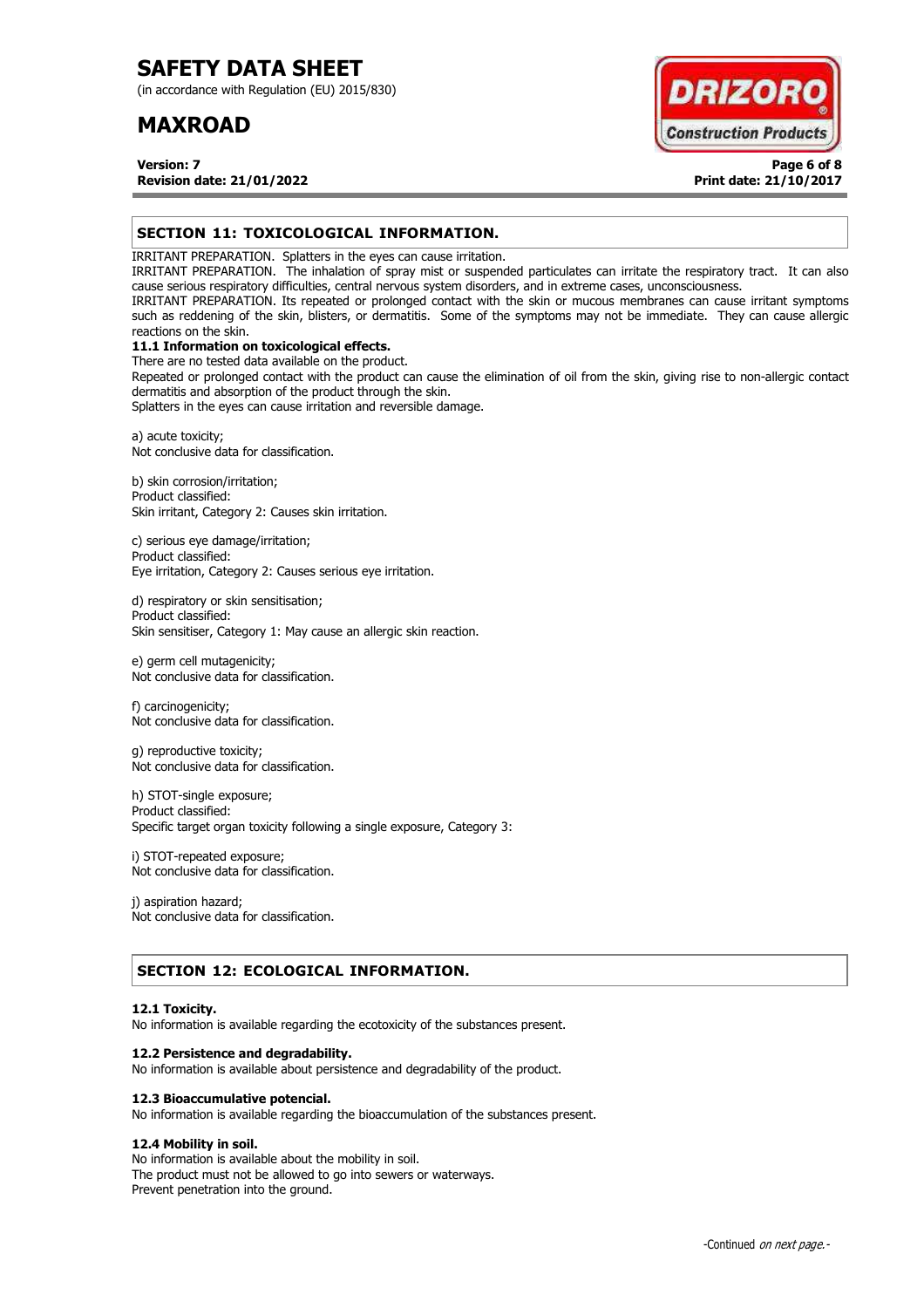(in accordance with Regulation (EU) 2015/830)

# **MAXROAD**

**Version: 7 Page 7 of 8 Revision date: 21/01/2022 Print date: 21/10/2017**



#### **12.5 Results of PBT and vPvB assessment.**

No information is available about the results of PBT and vPvB assessment of the product.

#### **12.6 Other adverse effects.**

No information is available about other adverse effects for the environment.

### **SECTION 13 DISPOSAL CONSIDERATIONS.**

#### **13.1 Waste treatment methods.**

Do not dump into sewers or waterways. Waste and empty containers must be handled and eliminated according to current, local/national legislation.

Follow the provisions of Directive 2008/98/EC regarding waste management.

### **SECTION 14: TRANSPORT INFORMATION.**

Transportation is not dangerous. In case of road accident causing the product's spillage, proceed in accordance with point 6. **14.1 UN number.**

Transportation is not dangerous.

#### **14.2 UN proper shipping name.**

Description: ADR: Transportation is not dangerous.<br>IMDG: Transportation is not dangerous. Transportation is not dangerous. ICAO: Transportation is not dangerous.

#### **14.3 Transport hazard class(es).**

Transportation is not dangerous.

#### **14.4 Packing group.**

Transportation is not dangerous.

#### **14.5 Environmental hazards.**

Transportation is not dangerous.

## **14.6 Special precautions for user.**

Transportation is not dangerous.

#### **14.7 Transport in bulk according to Annex II of MARPOL and the IBC Code.**

Transportation is not dangerous.

### **SECTION 15: REGULATORY INFORMATION.**

#### **15.1 Safety, health and environmental regulations/legislation specific for the mixture.**

The product is not affected by the Regulation (EC) No 1005/2009 of the European Parliament and of the Council of 16 September 2009 on substances that deplete the ozone layer.

Volatile organic compound (VOC) VOC content (p/p): 0 % VOC content: 0 g/l

The product is not affected by Directive 2012/18/EU (SEVESO III).

The product is not affected by Regulation (EU) No 528/2012 concerning the making available on the market and use of biocidal products.

The product is not affected by the procedure established Regulation (EU) No 649/2012, concerning the export and import of dangerous chemicals.